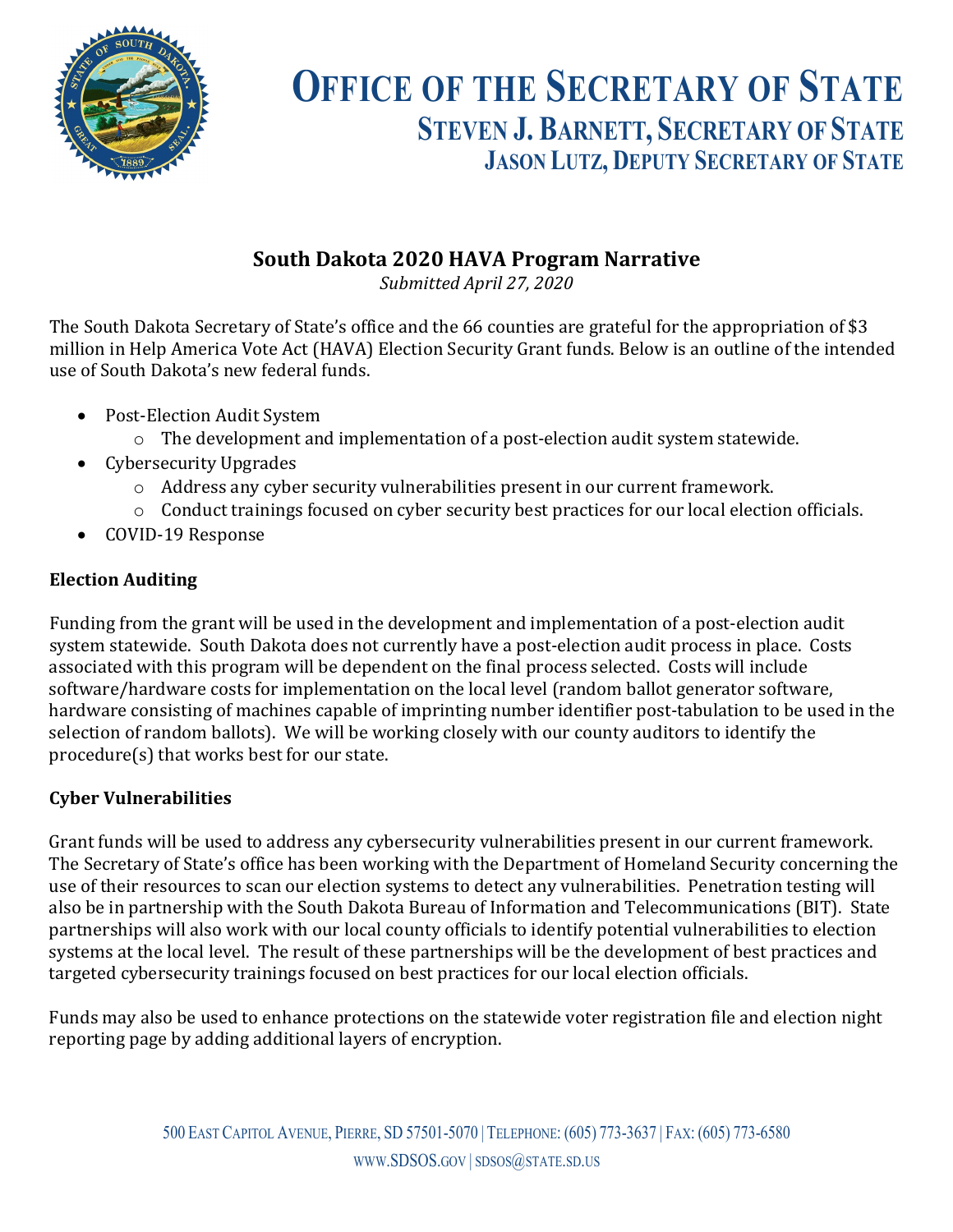#### **Additional Categories (COVID-19 Response)**

Grant funds may be used as part of the COVID-19 response for our 2020 federal elections. Costs would include an absentee ballot application mailing to all registered South Dakota voters. Precinct protection kits will also be purchased for use at all South Dakota polling locations for the primary and general 2020 elections. Other costs may include plexiglass barriers at polling locations and increased absentee balloting costs.

#### **Match Requirement (20% of \$3,000,000)**

The Secretary of State's office requested 2020 HAVA Grant match funding from the South Dakota Legislature during the 2020 Legislative Session. \$300,000 of the \$600,000 state match requirement was appropriated as part of the FY2021 state budget. The Secretary of State's office will be requesting the remaining \$300,000 during the 2021 South Dakota Legislative Session.

If the remaining \$300,000 match funding is unavailable through the South Dakota Legislature, a second scenario would include the Secretary of State's office asking the 66 counties to provide the remaining match. The amount will be dependent upon the number of registered voters in each county. The state will request the counties to place the determined amount in a county-held, interest bearing account. We will request documentation that this has been completed. The counties will then be required to expend the match money prior to requesting reimbursement from their state-held county HAVA accounts or requesting reimbursement from their HAVA Grant.

This funding will assist South Dakota in the development of a post-election audit system, the implementation of additional cybersecurity tools, and the COVID-19 response for our 2020 primary and general elections.